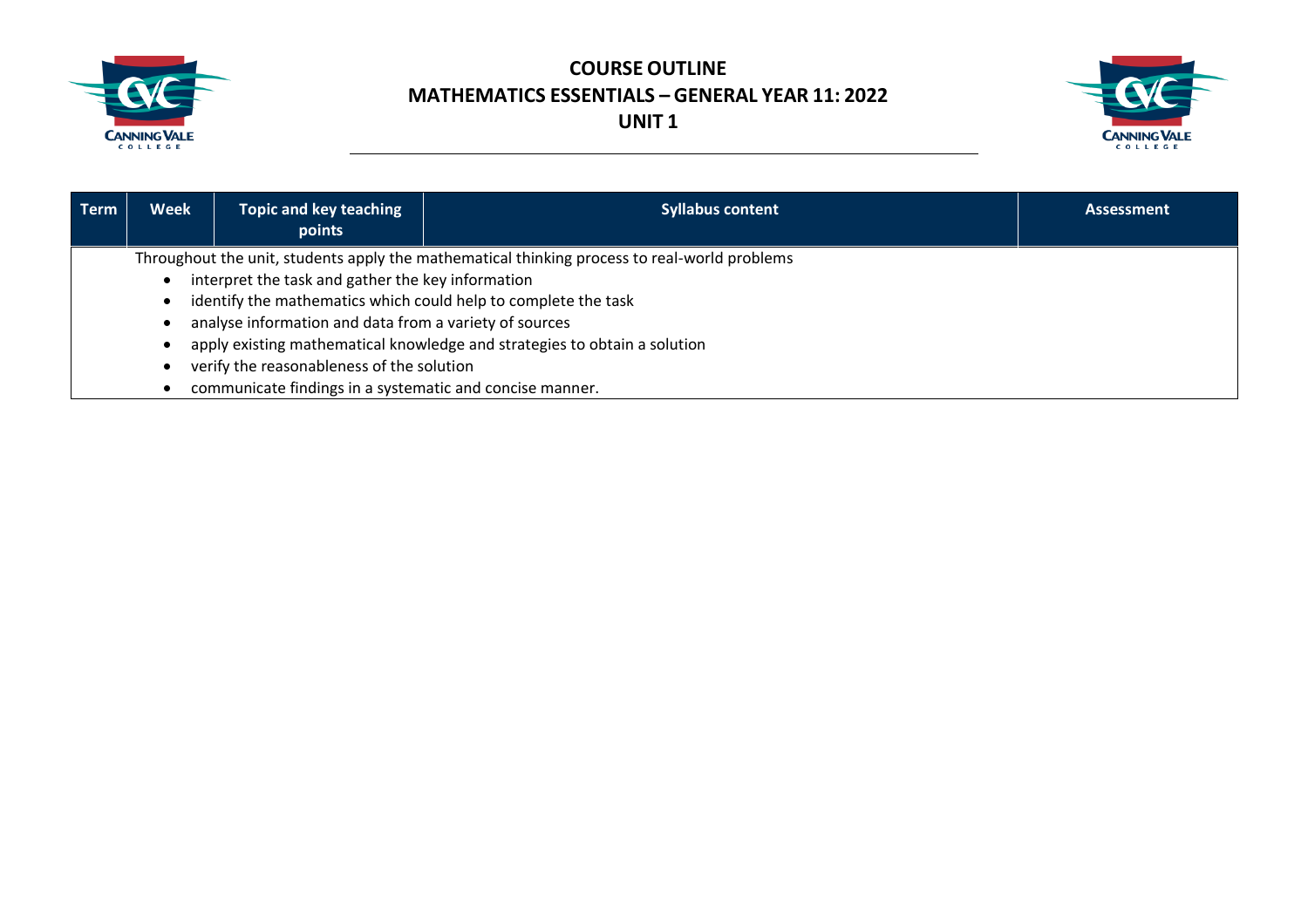



| $\mathbf{1}$ | $1 - 4$ | Topic 1.1: Basic          | Checking and making sense of all calculations                                                                                                                                                                                                                                                                                                                                                                                                                                                                                                                                                                                                                                                                                                                                                                                                                                                                                                                                                                                                                                                                                                                                                                                                                                                                                                                                                                                                                       | Test 1                                   |
|--------------|---------|---------------------------|---------------------------------------------------------------------------------------------------------------------------------------------------------------------------------------------------------------------------------------------------------------------------------------------------------------------------------------------------------------------------------------------------------------------------------------------------------------------------------------------------------------------------------------------------------------------------------------------------------------------------------------------------------------------------------------------------------------------------------------------------------------------------------------------------------------------------------------------------------------------------------------------------------------------------------------------------------------------------------------------------------------------------------------------------------------------------------------------------------------------------------------------------------------------------------------------------------------------------------------------------------------------------------------------------------------------------------------------------------------------------------------------------------------------------------------------------------------------|------------------------------------------|
|              |         | calculations, percentages | 1.1.1 use leading digit approximation to obtain estimates of calculations                                                                                                                                                                                                                                                                                                                                                                                                                                                                                                                                                                                                                                                                                                                                                                                                                                                                                                                                                                                                                                                                                                                                                                                                                                                                                                                                                                                           | Term 1 Week 4                            |
|              |         | and rates                 | 1.1.2 check results of calculations for accuracy                                                                                                                                                                                                                                                                                                                                                                                                                                                                                                                                                                                                                                                                                                                                                                                                                                                                                                                                                                                                                                                                                                                                                                                                                                                                                                                                                                                                                    |                                          |
|              |         |                           | 1.1.3 understand the meaning and magnitude of numbers involved, including<br>fractions, percentages and the significance of place value after the decimal point<br>1.1.4 ascertain the reasonableness of answers, in terms of context, to arithmetic<br>calculations<br>1.1.5 round up or round down answers to the accuracy required, including to the<br>required number of decimal places<br><b>Basic Calculations</b><br>1.1.6 choose and use addition, subtraction, multiplication and division, or<br>combinations of these operations, to solve practical problems<br>1.1.7 apply arithmetic operations according to their correct order<br>1.1.8 convert between fractions, decimals and percentages, using a calculator<br>when appropriate<br>1.1.9 evaluate fractions and decimals of quantities to the required number of<br>decimal places; for example, 3⁄4 of 250 ml, 0.4 of 3kg<br>1.1.10 apply approximation strategies for calculations if appropriate<br>1.1.11 use mental and/or flexible written strategies when appropriate<br>1.1.12 use a calculator appropriately and efficiently for multi-step calculations.<br>Percentages<br>1.1.13 calculate a percentage of a given amount, using mental/written strategies or<br>technology when appropriate<br>1.1.14 determine one amount expressed as a percentage of another<br>1.1.15 apply percentage increases and decreases in situations, for example, mark-<br>ups and discounts and GST. | <b>Basic calculations</b><br>Percentages |
|              |         |                           |                                                                                                                                                                                                                                                                                                                                                                                                                                                                                                                                                                                                                                                                                                                                                                                                                                                                                                                                                                                                                                                                                                                                                                                                                                                                                                                                                                                                                                                                     |                                          |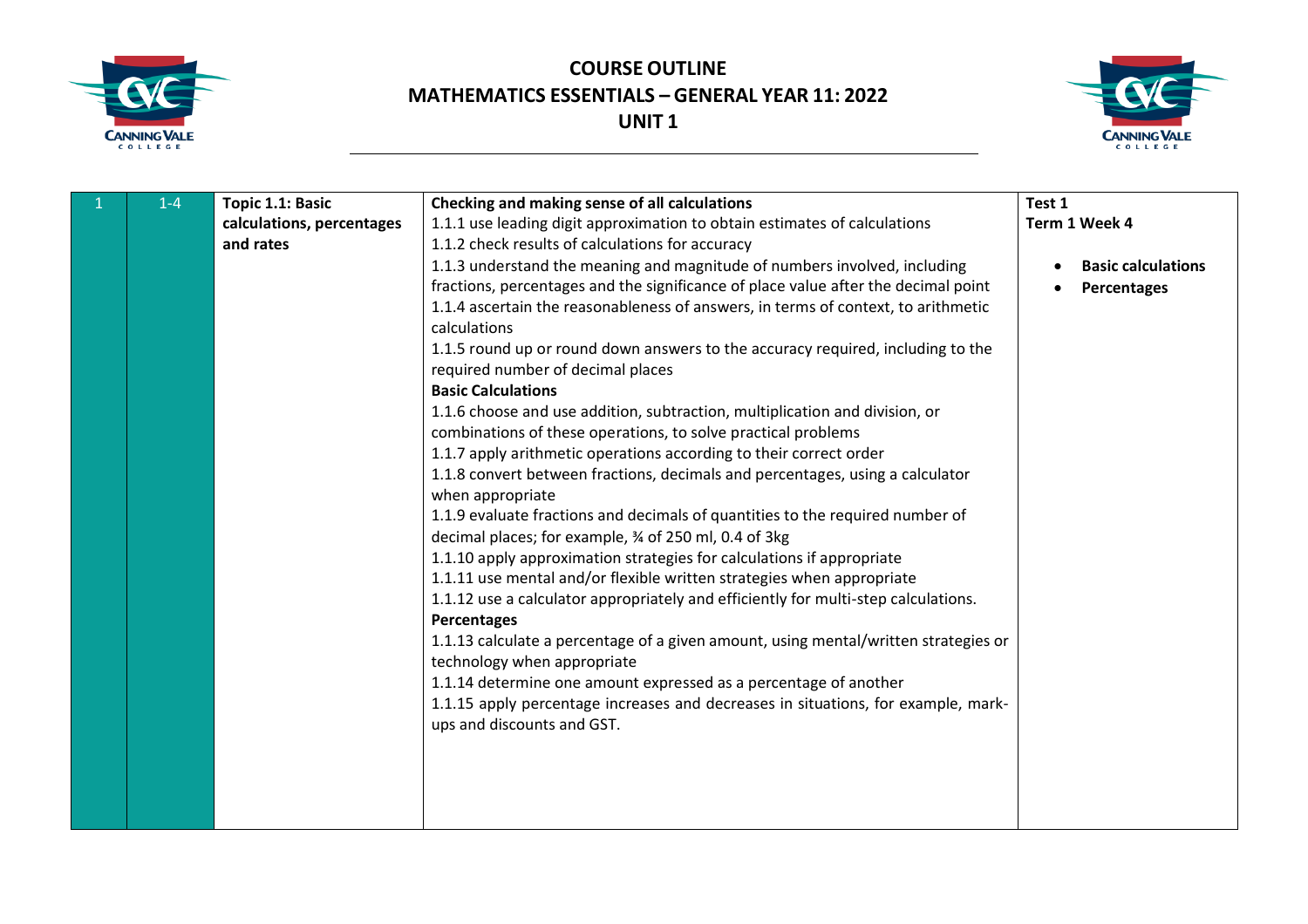



| $5 - 7$ | Topic 1.1: Basic                 | Rates (no inverse proportion)                                                          | Test 2                    |
|---------|----------------------------------|----------------------------------------------------------------------------------------|---------------------------|
|         | calculations, percentages        | 1.1.16 identify common usage of rates, such as: km/h as a rate to describe speed       | Term 1 Week 7             |
|         | and rates                        | or beats/minute as a rate describing pulse rate                                        |                           |
|         |                                  | 1.1.17 convert units of rates occurring in practical situations to solve problems. For | Rates (no inverse         |
|         | <b>Topic 1.2: Using formulas</b> | example, 1 tablespoon (tbsp) = 4 teaspoons (tsp) or 1 tbsp = 20 ml (Australia) or 15   | proportion)               |
|         | for practical purposes           | ml (US and UK)                                                                         | <b>Using formulas for</b> |
|         |                                  | 1.1.18 use rates to make comparisons.                                                  | practical purposes        |
|         |                                  | Using formulas for practical purposes                                                  |                           |
|         |                                  | 1.2.1 identify common use of formulas to describe practical relationships between      |                           |
|         |                                  | quantities                                                                             |                           |
|         |                                  | 1.2.2 substitute values for the variables in a mathematical formula in given form to   |                           |
|         |                                  | calculate the value of the subject of the formula                                      |                           |
|         |                                  |                                                                                        |                           |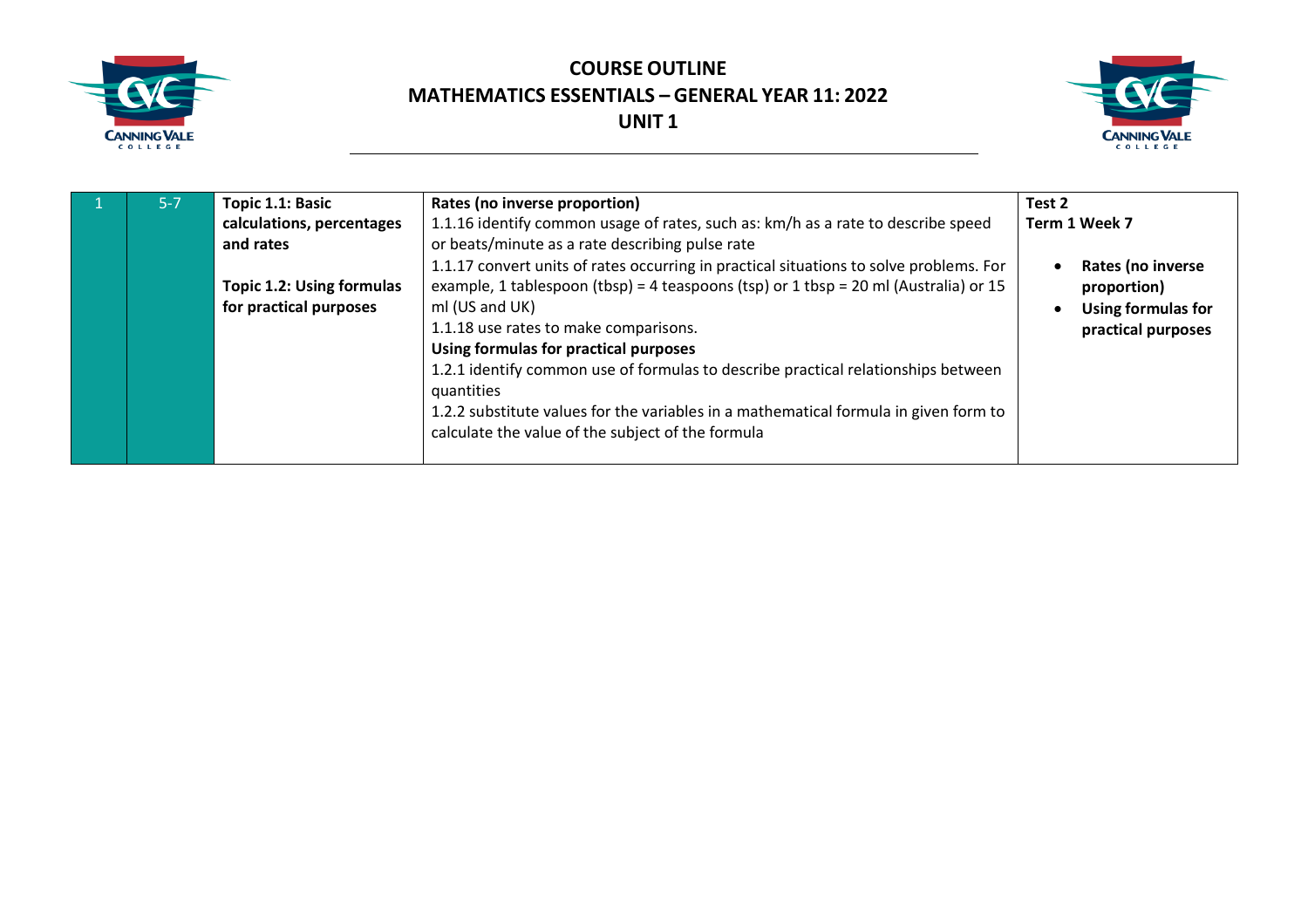



|                | $8 - 10$ | <b>Topic 1.3 Measurement</b> | Linear                                                                                                                                                                                                                                                                                                                                                                                                                                                                                                                                                                | <b>Practical Application 1</b>                                                                          |
|----------------|----------|------------------------------|-----------------------------------------------------------------------------------------------------------------------------------------------------------------------------------------------------------------------------------------------------------------------------------------------------------------------------------------------------------------------------------------------------------------------------------------------------------------------------------------------------------------------------------------------------------------------|---------------------------------------------------------------------------------------------------------|
| $\overline{2}$ | $1-3$    |                              | 1.3.1 choose and use appropriate metric units of length, their abbreviations, and                                                                                                                                                                                                                                                                                                                                                                                                                                                                                     | Term 2 Week 2                                                                                           |
|                |          |                              | conversions between them, and appropriate level of accuracy, such as mm for<br>building and other trade contexts, cm for textiles<br>1.3.2 estimate lengths<br>1.3.3 convert between metric units of length and other length units for simple<br>practical purposes, for example, 1 inch $\approx$ 2.54cm<br>1.3.4 calculate perimeters of familiar shapes, including: triangles, squares,<br>rectangles and composites of these shapes<br>Area measure<br>1.3.5 choose and use appropriate metric units of area, their abbreviations and<br>conversions between them | Linear<br>$\bullet$<br>Area measure<br><b>Mass</b><br>Volume and<br>capacity<br>Test 3<br>Term 2 Week 3 |
|                |          |                              | 1.3.6 estimate the area of different shapes<br>1.3.7 converts between metric units of area and other area units.<br>1.3.8 calculate areas of rectangles and triangles, and composites of these shapes.<br><b>Mass</b><br>1.3.9 choose and use appropriate metric units of mass, their abbreviations and<br>conversions between them.<br>1.3.10 estimate the mass of different objects<br><b>Volume and Capacity</b>                                                                                                                                                   | Linear<br>Area measure<br><b>Mass</b><br><b>Volume and</b><br>capacity<br><b>Units of energy</b>        |
|                |          |                              | 1.3.11 choose and use appropriate metric units of volume, their abbreviations, and<br>conversions between them.<br>1.3.12 understand the relationship between volume and capacity, recognising that<br>$1 \text{ cm}^3$ = 1 mL and 1 m <sup>3</sup> = 1 kL<br>1.3.13 estimate volume and capacity of various objects<br>1.3.14 calculate the volume and capacity of cubes and rectangular and triangular<br>prisms<br><b>Units of energy</b><br>1.3.15 use units of energy to describe consumption of electricity, such as kilowatt<br>hours                          |                                                                                                         |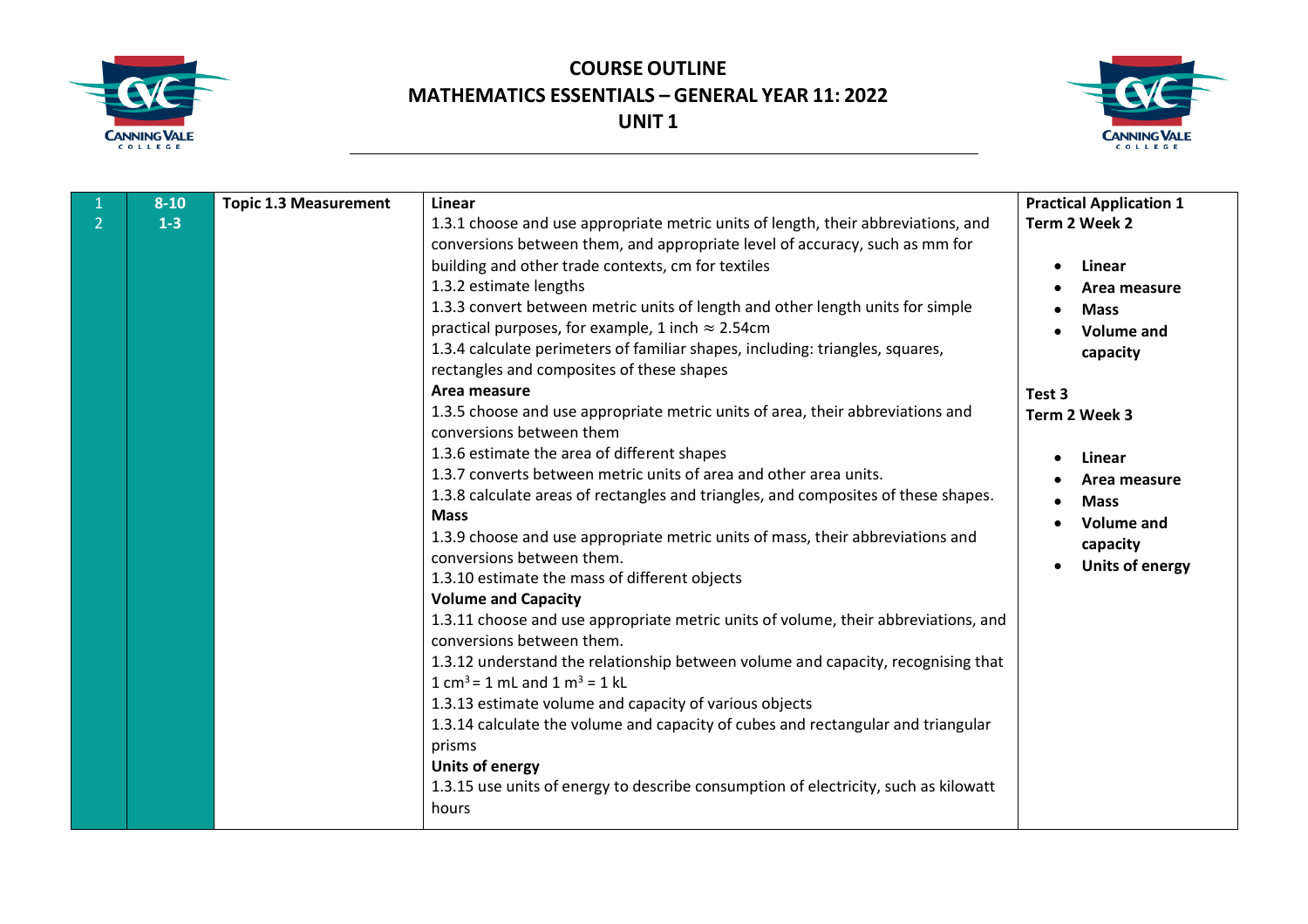



|  | 1.3.16 use units of energy used for foods, including kilojoules and calories<br>1.3.17 use units of energy to describe the amount of energy expended during<br>activity<br>1.3.18 convert from one unit of energy to another, such as calories/kilojoules |  |
|--|-----------------------------------------------------------------------------------------------------------------------------------------------------------------------------------------------------------------------------------------------------------|--|
|  |                                                                                                                                                                                                                                                           |  |
|  |                                                                                                                                                                                                                                                           |  |
|  |                                                                                                                                                                                                                                                           |  |
|  |                                                                                                                                                                                                                                                           |  |
|  |                                                                                                                                                                                                                                                           |  |